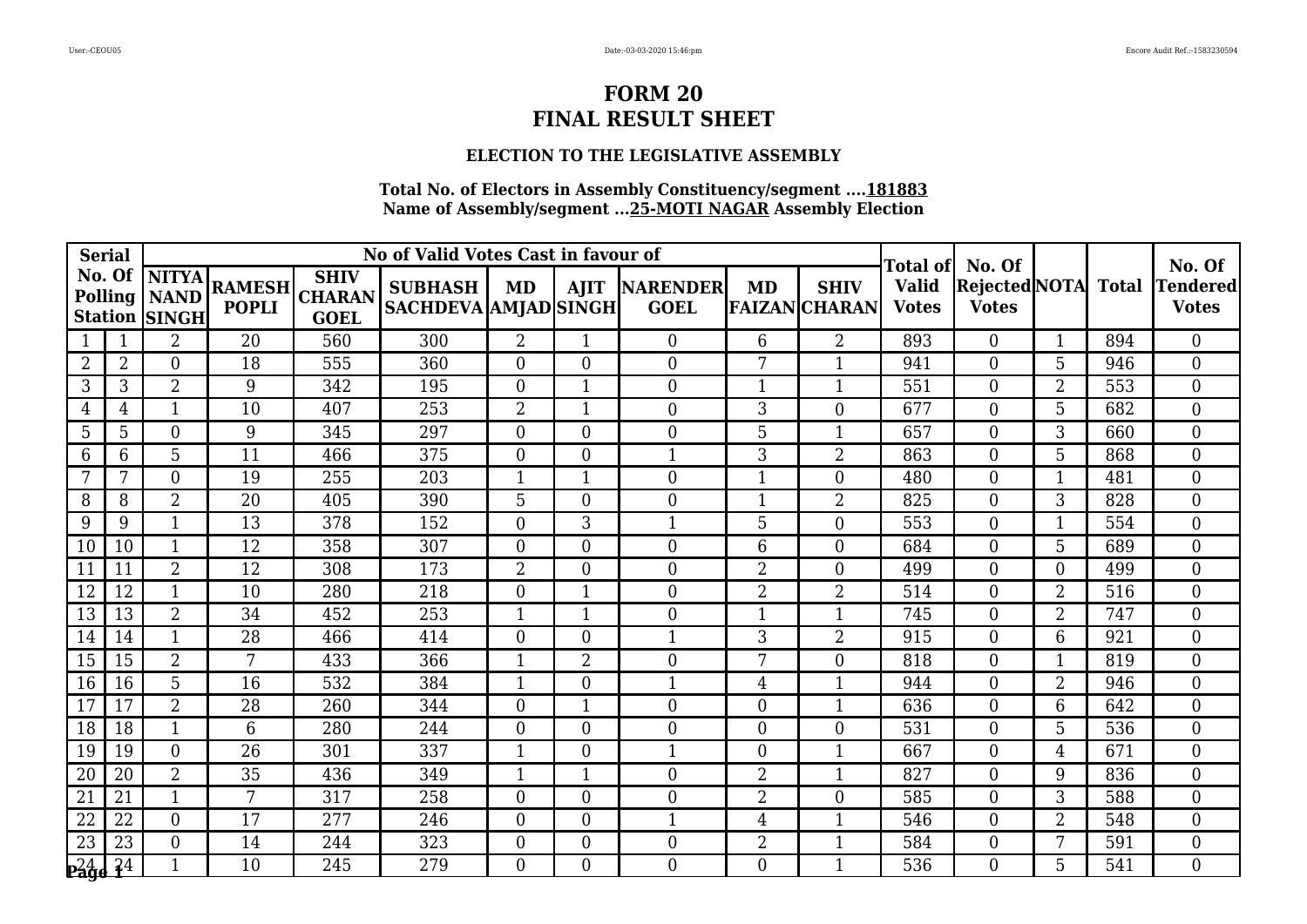### **ELECTION TO THE LEGISLATIVE ASSEMBLY**

| <b>Serial</b>   |        |                                                          |                               |                                             | No of Valid Votes Cast in favour of           |                | Total of       | No. Of                              |                  |                                     | No. Of                       |                                     |                  |     |                                 |
|-----------------|--------|----------------------------------------------------------|-------------------------------|---------------------------------------------|-----------------------------------------------|----------------|----------------|-------------------------------------|------------------|-------------------------------------|------------------------------|-------------------------------------|------------------|-----|---------------------------------|
|                 | No. Of | <b>NITYA</b><br>Polling   NAND  <br><b>Station SINGH</b> | <b>RAMESH</b><br><b>POPLI</b> | <b>SHIV</b><br><b>CHARAN</b><br><b>GOEL</b> | <b>SUBHASH</b><br><b>SACHDEVA AMJAD SINGH</b> | MD             |                | <b>AJIT NARENDER</b><br><b>GOEL</b> | MD               | <b>SHIV</b><br><b>FAIZAN CHARAN</b> | <b>Valid</b><br><b>Votes</b> | Rejected NOTA Total<br><b>Votes</b> |                  |     | <b>Tendered</b><br><b>Votes</b> |
| 25              | 25     | $\mathbf{1}$                                             | 20                            | 483                                         | 395                                           | 1              | $\theta$       | $\boldsymbol{0}$                    | $\mathbf{1}$     | 5                                   | 906                          | $\theta$                            | 3                | 909 | $\overline{0}$                  |
| 26              | 26     | $\overline{2}$                                           | 19                            | 558                                         | 368                                           | $\mathbf{1}$   | $\overline{0}$ | $\mathbf{1}$                        | $\overline{2}$   | 1                                   | 952                          | $\overline{0}$                      | 3                | 955 | $\overline{0}$                  |
| 27              | 27     | $\Omega$                                                 | 14                            | 196                                         | 175                                           | $\Omega$       | $\Omega$       | $\boldsymbol{0}$                    | $\mathbf{1}$     | 1                                   | 387                          | $\Omega$                            | $\Omega$         | 387 | $\overline{0}$                  |
| $\overline{28}$ | 28     | $\mathbf{1}$                                             | 15                            | 286                                         | 279                                           | $\mathbf{1}$   | $\Omega$       | $\overline{0}$                      | $\overline{2}$   | $\overline{2}$                      | 586                          | $\theta$                            | $\overline{2}$   | 588 | $\overline{0}$                  |
| 29              | 29     | $\overline{0}$                                           | 14                            | 205                                         | 230                                           | $\overline{0}$ |                | $\boldsymbol{0}$                    | $\overline{2}$   | 1                                   | 453                          | $\Omega$                            | 5                | 458 | $\overline{0}$                  |
| 30              | 30     | $\Omega$                                                 | 5                             | 198                                         | 265                                           | $\Omega$       | $\Omega$       | $\mathbf{1}$                        | $\overline{2}$   | $\Omega$                            | 471                          | $\Omega$                            | 3                | 474 | $\overline{0}$                  |
| 31              | 31     | $\theta$                                                 | 9                             | 397                                         | 328                                           | $\Omega$       | $\Omega$       | $\mathbf{1}$                        | $\mathbf{1}$     | $\Omega$                            | 736                          | $\Omega$                            | $\overline{2}$   | 738 | $\overline{0}$                  |
| 32              | 32     | $\overline{0}$                                           | 20                            | 486                                         | 398                                           | $\Omega$       | $\overline{0}$ | $\mathbf{1}$                        | $\boldsymbol{0}$ | $\overline{0}$                      | 905                          | $\Omega$                            | $\overline{2}$   | 907 | $\boldsymbol{0}$                |
| 33              | 33     | 2                                                        | 19                            | 383                                         | 372                                           | $\overline{2}$ | $\theta$       | $\boldsymbol{0}$                    | $\mathbf{1}$     | $\mathbf{1}$                        | 780                          | $\overline{0}$                      | $\mathbf{1}$     | 781 | $\overline{0}$                  |
| $\overline{34}$ | 34     | 3                                                        | $\overline{29}$               | 544                                         | 249                                           | $\Omega$       | $\Omega$       | $\overline{0}$                      | 5                | $\Omega$                            | 830                          | $\Omega$                            | 3                | 833 | $\overline{0}$                  |
| 35              | 35     | 7                                                        | 30                            | 538                                         | 367                                           | 5              |                | $\mathbf{1}$                        | 14               | $\overline{2}$                      | 965                          | $\Omega$                            | 9                | 974 | $\overline{0}$                  |
| 36              | 36     | $\mathbf{1}$                                             | 9                             | 314                                         | 243                                           | $\mathbf{1}$   | $\theta$       | $\boldsymbol{0}$                    | $\overline{2}$   | $\mathbf{1}$                        | 571                          | $\overline{0}$                      | $\overline{2}$   | 573 | $\overline{0}$                  |
| $\overline{37}$ | 37     | 3                                                        | $\overline{20}$               | 338                                         | 335                                           | $\overline{2}$ | $\Omega$       | $\overline{0}$                      | 3                | $\Omega$                            | 701                          | $\Omega$                            | $\overline{4}$   | 705 | $\overline{0}$                  |
| 38              | 38     | $\overline{0}$                                           | 32                            | 480                                         | 359                                           |                | $\Omega$       | $\boldsymbol{0}$                    | $\overline{4}$   | $\Omega$                            | 876                          | $\Omega$                            | 4                | 880 | $\overline{0}$                  |
| 39              | 39     | 3                                                        | 29                            | 466                                         | 339                                           | $\Omega$       |                | $\boldsymbol{0}$                    | $\overline{4}$   | 1                                   | 843                          | $\overline{0}$                      | $\boldsymbol{0}$ | 843 | $\overline{0}$                  |
| 40              | 40     | $\mathbf{1}$                                             | 10                            | 243                                         | 236                                           | $\Omega$       | $\Omega$       | $\overline{0}$                      | $\overline{2}$   | $\theta$                            | 492                          | $\theta$                            | 3                | 495 | $\overline{0}$                  |
| 41              | 41     | 1                                                        | 15                            | 309                                         | 249                                           | $\Omega$       | $\Omega$       | $\mathbf{1}$                        | 3                | 1                                   | 579                          | $\Omega$                            | 4                | 583 | $\mathbf{1}$                    |
| 42              | 42     | 17                                                       | $\overline{22}$               | 353                                         | 241                                           | $\overline{2}$ | $\theta$       | $\overline{2}$                      | 10               | $\overline{0}$                      | 647                          | $\overline{0}$                      |                  | 648 | $\overline{0}$                  |
| 43              | 43     | 6                                                        | 26                            | 184                                         | 137                                           | $\mathbf{1}$   | $\Omega$       | $\overline{4}$                      | $\overline{2}$   | 1                                   | 361                          | $\theta$                            | $\mathbf{1}$     | 362 | $\overline{0}$                  |
| 44              | 44     | 7                                                        | 31                            | 393                                         | 263                                           | $\mathbf 1$    |                | $\overline{2}$                      | $\overline{2}$   | 1                                   | 701                          | $\Omega$                            | 4                | 705 | $\overline{0}$                  |
| 45              | 45     | 6                                                        | 15                            | 311                                         | 187                                           | $\overline{0}$ | $\theta$       | 3                                   | 7                | $\overline{0}$                      | 529                          | $\overline{0}$                      | $\overline{2}$   | 531 | $\overline{0}$                  |
| 46              | 46     | $\mathbf{1}$                                             | 39                            | 313                                         | 277                                           | $\overline{2}$ |                | $\overline{2}$                      | $\overline{4}$   | 1                                   | 640                          | $\Omega$                            | $\mathbf{1}$     | 641 | $\mathbf{1}$                    |
| 47              | 47     | 8                                                        | 36                            | 299                                         | 202                                           | $\overline{0}$ | $\Omega$       | $\overline{2}$                      | 3                |                                     | 551                          | $\Omega$                            |                  | 552 | $\overline{0}$                  |
| <b>Page 28</b>  |        | $\overline{2}$                                           | 22                            | 375                                         | 486                                           | 1              | $\theta$       | $\boldsymbol{0}$                    | $\overline{2}$   | $\Omega$                            | 888                          | $\overline{0}$                      | $\overline{2}$   | 890 | $\overline{0}$                  |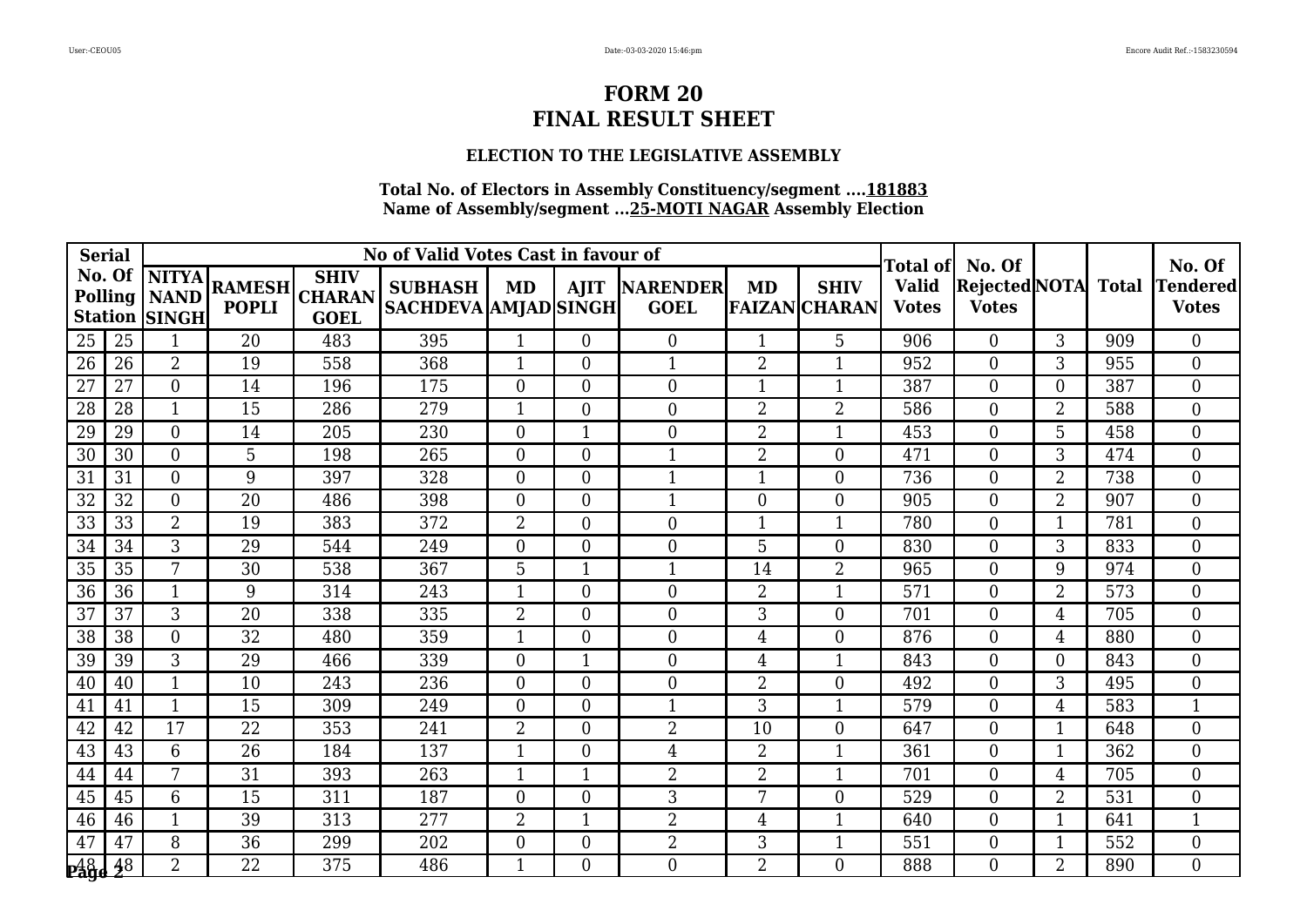## **ELECTION TO THE LEGISLATIVE ASSEMBLY**

| <b>Serial</b>   |    |                                                                 |                               |                                             | No of Valid Votes Cast in favour of           |                | Total of       | No. Of                       |                |                                     | No. Of                       |                                |                |              |                                 |
|-----------------|----|-----------------------------------------------------------------|-------------------------------|---------------------------------------------|-----------------------------------------------|----------------|----------------|------------------------------|----------------|-------------------------------------|------------------------------|--------------------------------|----------------|--------------|---------------------------------|
|                 |    | No. Of  NITYA <br><b>Polling   NAND</b><br><b>Station SINGH</b> | <b>RAMESH</b><br><b>POPLI</b> | <b>SHIV</b><br><b>CHARAN</b><br><b>GOEL</b> | <b>SUBHASH</b><br><b>SACHDEVA AMJAD SINGH</b> | MD             |                | AJIT NARENDER<br><b>GOEL</b> | <b>MD</b>      | <b>SHIV</b><br><b>FAIZAN CHARAN</b> | <b>Valid</b><br><b>Votes</b> | Rejected NOTA <br><b>Votes</b> |                | <b>Total</b> | <b>Tendered</b><br><b>Votes</b> |
| 49              | 49 | $\Omega$                                                        | 14                            | 235                                         | 430                                           | $\overline{0}$ |                | $\boldsymbol{0}$             | $\overline{2}$ | $\overline{2}$                      | 684                          | $\Omega$                       | 5              | 689          | $\overline{0}$                  |
| 50              | 50 | $\overline{0}$                                                  | $\overline{4}$                | 137                                         | 224                                           | $\overline{0}$ | $\overline{0}$ | $\boldsymbol{0}$             | $\mathbf{1}$   | $\overline{0}$                      | 366                          | $\theta$                       | 7              | 373          | $\overline{0}$                  |
| 51              | 51 | $\Omega$                                                        | 77                            | 399                                         | 396                                           | $\mathbf{1}$   | $\overline{0}$ | $\overline{0}$               | 1              | $\overline{2}$                      | 876                          | $\Omega$                       | $\overline{4}$ | 880          | $\overline{0}$                  |
| $\overline{52}$ | 52 | $\Omega$                                                        | $\overline{25}$               | 506                                         | 454                                           | 3              | $\overline{0}$ | $\mathbf{1}$                 | $\mathbf{1}$   | 1                                   | 991                          | $\Omega$                       | 3              | 994          | $\overline{0}$                  |
| 53              | 53 | $\overline{2}$                                                  | 17                            | 318                                         | 237                                           | -1             | $\overline{0}$ | $\boldsymbol{0}$             | $\overline{2}$ | $\overline{0}$                      | 577                          | $\theta$                       | 1              | 578          | $\overline{0}$                  |
| 54              | 54 | $\Omega$                                                        | 14                            | 362                                         | 361                                           | $\overline{0}$ | $\Omega$       | $\boldsymbol{0}$             | $\overline{2}$ | $\mathbf{1}$                        | 740                          | $\Omega$                       | 7              | 747          | $\boldsymbol{0}$                |
| 55              | 55 | $\overline{0}$                                                  | 17                            | 253                                         | 228                                           | $\Omega$       | $\overline{0}$ | $\boldsymbol{0}$             | $\overline{0}$ | $\overline{0}$                      | 498                          | $\Omega$                       | $\overline{2}$ | 500          | $\theta$                        |
| 56              | 56 | $\overline{2}$                                                  | 27                            | 563                                         | 366                                           | $\overline{0}$ |                | $\overline{2}$               | $\overline{2}$ | 1                                   | 964                          | $\Omega$                       | 4              | 968          | $\overline{0}$                  |
| 57              | 57 | $\mathbf{1}$                                                    | 21                            | 385                                         | 244                                           | $\Omega$       | $\Omega$       | $\boldsymbol{0}$             | 3              | 3                                   | 657                          | $\Omega$                       | 1              | 658          | $\overline{0}$                  |
| 58              | 58 | $\overline{0}$                                                  | 7                             | 227                                         | 230                                           | $\Omega$       | $\overline{0}$ | $\boldsymbol{0}$             | $\overline{2}$ | $\overline{0}$                      | 466                          | $\Omega$                       | 1              | 467          | $\overline{0}$                  |
| 59              | 59 | $\Omega$                                                        | 17                            | 372                                         | 319                                           | $\overline{0}$ |                | $\boldsymbol{0}$             | 3              | 0                                   | 712                          | $\theta$                       | 3              | 715          | $\overline{0}$                  |
| 60              | 60 | $\Omega$                                                        | 14                            | 374                                         | 385                                           | $\overline{0}$ | $\overline{0}$ | $\boldsymbol{0}$             | $\mathbf{1}$   | 2                                   | 776                          | $\Omega$                       | 1              | 777          | $\overline{0}$                  |
| 61              | 61 | 3                                                               | 31                            | 466                                         | 348                                           | $\overline{0}$ | 1              | $\boldsymbol{0}$             | $\overline{2}$ | $\overline{0}$                      | 851                          | $\Omega$                       | $\overline{2}$ | 853          | $\overline{0}$                  |
| 62              | 62 | $\overline{0}$                                                  | 21                            | 405                                         | 484                                           |                | $\overline{0}$ | $\boldsymbol{0}$             | 2              |                                     | 914                          | $\theta$                       | 4              | 918          | $\overline{0}$                  |
| 63              | 63 | $\overline{2}$                                                  | 7                             | 149                                         | 247                                           | $\Omega$       | 0              | $\boldsymbol{0}$             | $\mathbf{1}$   | $\overline{0}$                      | 406                          | $\Omega$                       | 3              | 409          | $\overline{0}$                  |
| 64              | 64 | $\overline{0}$                                                  | 19                            | 261                                         | 282                                           | $\mathbf{1}$   | $\overline{0}$ | $\boldsymbol{0}$             | $\overline{0}$ | $\overline{0}$                      | 563                          | $\Omega$                       | 5              | 568          | $\overline{0}$                  |
| 65              | 65 | $\overline{0}$                                                  | 29                            | 377                                         | 365                                           | $\overline{0}$ |                | $\mathbf 1$                  | $\mathbf{1}$   | 0                                   | 774                          | $\Omega$                       | 8              | 782          | $\overline{0}$                  |
| 66              | 66 | $\mathbf{1}$                                                    | 15                            | 321                                         | 342                                           | $\overline{2}$ | $\overline{0}$ | $\boldsymbol{0}$             | 3              |                                     | 685                          | $\Omega$                       | 3              | 688          | $\boldsymbol{0}$                |
| 67              | 67 | 3                                                               | 16                            | 292                                         | 269                                           | $\mathbf{1}$   | $\overline{0}$ | $\overline{0}$               | $\mathbf{1}$   | 3                                   | 585                          | $\Omega$                       | 3              | 588          | $\Omega$                        |
| 68              | 68 | $\mathbf 1$                                                     | 11                            | 233                                         | 274                                           | $\overline{0}$ |                | $\boldsymbol{0}$             | $\mathbf{1}$   | 0                                   | 521                          | $\theta$                       | 4              | 525          | $\Omega$                        |
| 69              | 69 | $\overline{0}$                                                  | 21                            | 190                                         | 242                                           |                | $\overline{0}$ | $\boldsymbol{0}$             | 1              | $\boldsymbol{0}$                    | 455                          | $\Omega$                       | 6              | 461          | $\overline{0}$                  |
| 70              | 70 | 10                                                              | 27                            | 433                                         | 297                                           | $\overline{0}$ | 1              | $\mathbf{1}$                 | 8              | $\mathbf{1}$                        | 778                          | $\Omega$                       | 5              | 783          | $\Omega$                        |
| 71              | 71 | $\Omega$                                                        | 17                            | 335                                         | 192                                           | $\theta$       |                | $\mathbf{1}$                 | 1              |                                     | 548                          | $\Omega$                       | 4              | 552          | $\Omega$                        |
| <b>Page 32</b>  |    | $\overline{4}$                                                  | 9                             | 372                                         | 243                                           | $\overline{2}$ | 0              | 3                            | 6              |                                     | 640                          | $\Omega$                       | 4              | 644          | $\overline{0}$                  |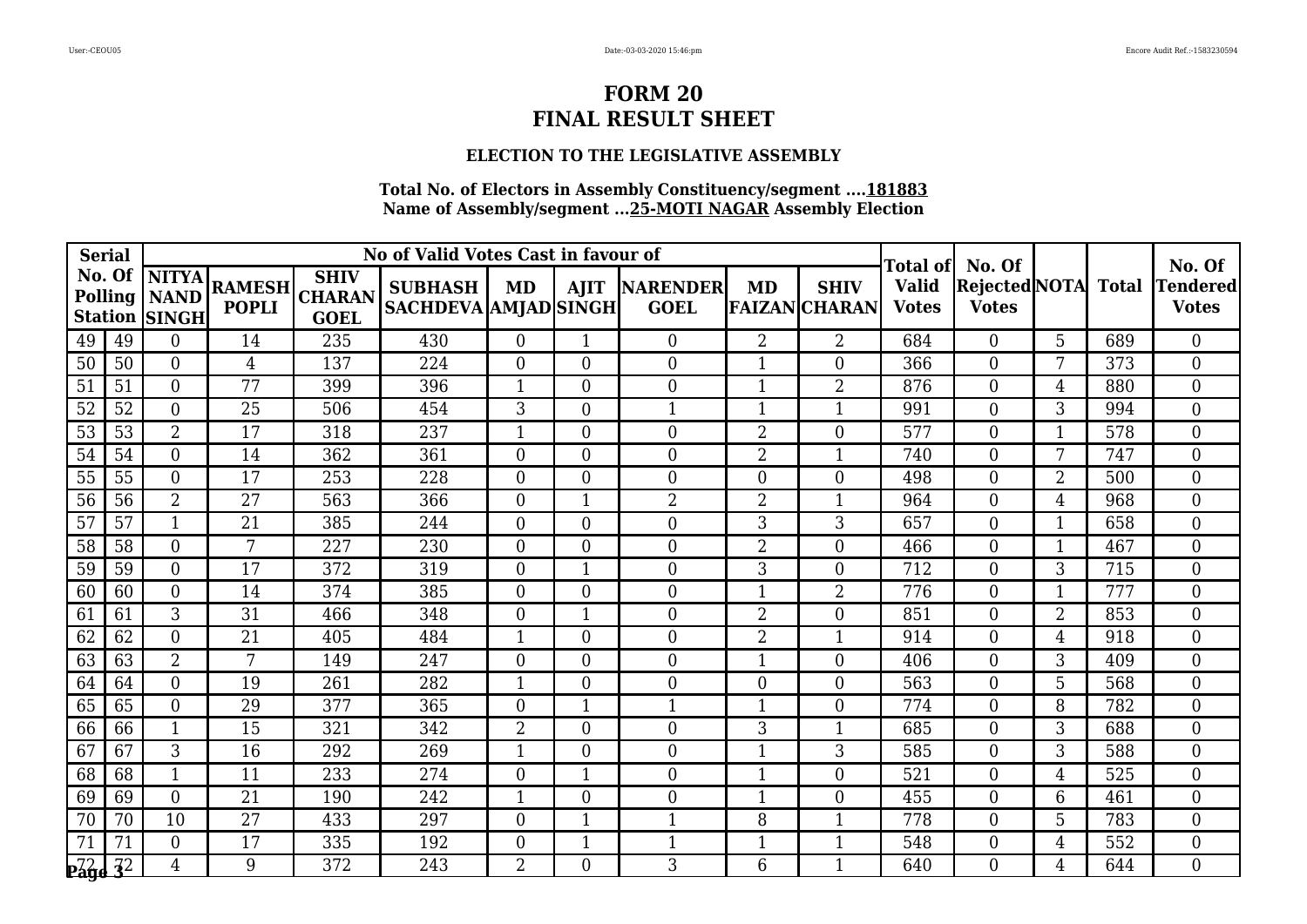## **ELECTION TO THE LEGISLATIVE ASSEMBLY**

| <b>Serial</b>  |        |                                                          |                               | No of Valid Votes Cast in favour of         |                                               | Total of       | No. Of         |                                     |                | No. Of                              |                              |                                     |                |      |                                 |
|----------------|--------|----------------------------------------------------------|-------------------------------|---------------------------------------------|-----------------------------------------------|----------------|----------------|-------------------------------------|----------------|-------------------------------------|------------------------------|-------------------------------------|----------------|------|---------------------------------|
|                | No. Of | <b>NITYA</b><br>Polling   NAND  <br><b>Station SINGH</b> | <b>RAMESH</b><br><b>POPLI</b> | <b>SHIV</b><br><b>CHARAN</b><br><b>GOEL</b> | <b>SUBHASH</b><br><b>SACHDEVA AMJAD SINGH</b> | MD             |                | <b>AJIT NARENDER</b><br><b>GOEL</b> | MD             | <b>SHIV</b><br><b>FAIZAN CHARAN</b> | <b>Valid</b><br><b>Votes</b> | Rejected NOTA Total<br><b>Votes</b> |                |      | <b>Tendered</b><br><b>Votes</b> |
| 73             | 73     | 9                                                        | 21                            | 383                                         | 398                                           | $\mathbf{1}$   | $\overline{2}$ | $\mathbf{1}$                        | 6              | 1                                   | 822                          | $\Omega$                            | 1              | 823  | $\overline{0}$                  |
| 74             | 74     | 18                                                       | 18                            | 372                                         | 207                                           | $\overline{2}$ | $\mathbf{1}$   | $\overline{4}$                      | 8              | $\overline{0}$                      | 630                          | $\overline{0}$                      | 4              | 634  | $\overline{0}$                  |
| 75             | 75     | 17                                                       | 9                             | 243                                         | 160                                           | $\overline{2}$ | $\Omega$       | $\mathbf{1}$                        | $\overline{4}$ | $\theta$                            | 436                          | $\Omega$                            | $\Omega$       | 436  | $\overline{0}$                  |
| 76             | 76     | $\overline{27}$                                          | $\overline{21}$               | 482                                         | 306                                           | $\mathbf{1}$   | $\Omega$       | 3                                   | 16             | $\Omega$                            | 856                          | $\Omega$                            | 3              | 859  | $\overline{0}$                  |
| 77             | 77     | $\overline{2}$                                           | 16                            | 429                                         | 276                                           | $\mathbf{1}$   |                | $\boldsymbol{0}$                    | 5              | $\overline{0}$                      | 730                          | $\Omega$                            | 4              | 734  | $\overline{0}$                  |
| 78             | 78     | $\overline{2}$                                           | 12                            | 423                                         | 144                                           | $\overline{2}$ | $\Omega$       | $\boldsymbol{0}$                    | $\overline{4}$ | $\Omega$                            | 587                          | $\Omega$                            | 4              | 591  | $\overline{0}$                  |
| 79             | 79     | 3                                                        | 9                             | 338                                         | 142                                           | $\Omega$       | $\Omega$       | $\overline{0}$                      | 11             | $\overline{2}$                      | 505                          | $\Omega$                            | 3              | 508  | $\overline{0}$                  |
| 80             | 80     | $\overline{0}$                                           | 36                            | 615                                         | 120                                           | $\overline{0}$ | $\Omega$       | $\boldsymbol{0}$                    | $\mathbf{1}$   | $\overline{0}$                      | 772                          | $\Omega$                            | $\overline{0}$ | 772  | $\boldsymbol{0}$                |
| 81             | 81     | $\mathbf{1}$                                             | 19                            | 265                                         | 250                                           | $\Omega$       | $\theta$       | $\boldsymbol{0}$                    | $\overline{2}$ | $\overline{0}$                      | 537                          | $\overline{0}$                      | $\mathbf{1}$   | 538  | $\overline{0}$                  |
| 82             | 82     | $\theta$                                                 | $\overline{23}$               | 206                                         | 196                                           | $\mathbf{1}$   | 1              | $\mathbf{1}$                        | $\overline{0}$ | $\overline{2}$                      | 430                          | $\Omega$                            | 5              | 435  | $\overline{0}$                  |
| 83             | 83     | $\overline{0}$                                           | 15                            | 284                                         | 181                                           | $\Omega$       | $\Omega$       | $\boldsymbol{0}$                    | $\mathbf{1}$   | $\overline{0}$                      | 481                          | $\Omega$                            | $\Omega$       | 481  | $\overline{0}$                  |
| 84             | 84     | $\overline{0}$                                           | 24                            | 367                                         | 213                                           | $\Omega$       | $\theta$       | $\boldsymbol{0}$                    | $\overline{2}$ | $\overline{0}$                      | 606                          | $\overline{0}$                      | $\overline{2}$ | 608  | $\overline{0}$                  |
| 85             | 85     | $\overline{0}$                                           | $\overline{12}$               | 268                                         | 164                                           | $\mathbf{1}$   | $\mathbf{1}$   | $\overline{0}$                      | $\overline{0}$ | $\Omega$                            | 446                          | $\theta$                            | $\overline{2}$ | 448  | $\overline{0}$                  |
| 86             | 86     |                                                          | 11                            | 584                                         | 396                                           |                | $\Omega$       | $\boldsymbol{0}$                    | 3              | 3                                   | 999                          | $\Omega$                            | 5              | 1004 | $\overline{0}$                  |
| 87             | 87     | $\overline{2}$                                           | 22                            | 479                                         | 343                                           | 3              |                | $\mathbf{1}$                        | 5              | $\overline{0}$                      | 856                          | $\overline{0}$                      | 7              | 863  | $\overline{0}$                  |
| 88             | 88     | $\mathbf{1}$                                             | 24                            | 250                                         | 255                                           | $\overline{2}$ | $\Omega$       | $\mathbf{1}$                        | $\overline{4}$ | $\overline{2}$                      | 539                          | $\theta$                            | $\overline{2}$ | 541  | $\overline{0}$                  |
| 89             | 89     | $\overline{2}$                                           | 32                            | 252                                         | 345                                           | $\mathbf 1$    | $\overline{2}$ | $\boldsymbol{0}$                    | 3              | $\theta$                            | 637                          | $\Omega$                            | 9              | 646  | $\overline{0}$                  |
| 90             | 90     | $\overline{4}$                                           | 37                            | 504                                         | 356                                           | 3              | $\theta$       | $\boldsymbol{0}$                    | 8              | 1                                   | 913                          | $\overline{0}$                      | 5              | 918  | $\overline{0}$                  |
| 91             | 91     | $\overline{4}$                                           | 31                            | 422                                         | 367                                           | 3              | $\Omega$       | $\overline{0}$                      | 3              | $\Omega$                            | 830                          | $\theta$                            | 5              | 835  | $\overline{0}$                  |
| 92             | 92     | 1                                                        | 11                            | 232                                         | 339                                           | $\mathbf 1$    | $\Omega$       | $\boldsymbol{0}$                    | 3              |                                     | 588                          | $\Omega$                            | 8              | 596  | $\overline{0}$                  |
| 93             | 93     | $\overline{0}$                                           | 26                            | 331                                         | 485                                           | $\overline{0}$ | $\theta$       | $\boldsymbol{0}$                    | $\mathbf{1}$   | 1                                   | 844                          | $\overline{0}$                      | 10             | 854  | $\overline{0}$                  |
| 94             | 94     | $\Omega$                                                 | 14                            | 182                                         | 358                                           | $\Omega$       | 1              | $\boldsymbol{0}$                    | $\overline{2}$ | $\Omega$                            | 557                          | $\Omega$                            | 3              | 560  | $\overline{0}$                  |
| 95             | 95     |                                                          | 30                            | 254                                         | 367                                           | $\overline{0}$ | $\Omega$       | $\overline{0}$                      | $\mathbf{1}$   | $\Omega$                            | 653                          | $\Omega$                            | 4              | 657  | $\overline{0}$                  |
| <b>Page 46</b> |        | 27                                                       | 16                            | 368                                         | 223                                           | 1              | $\theta$       | 4                                   | 3              |                                     | 643                          | $\theta$                            | 3              | 646  | $\overline{0}$                  |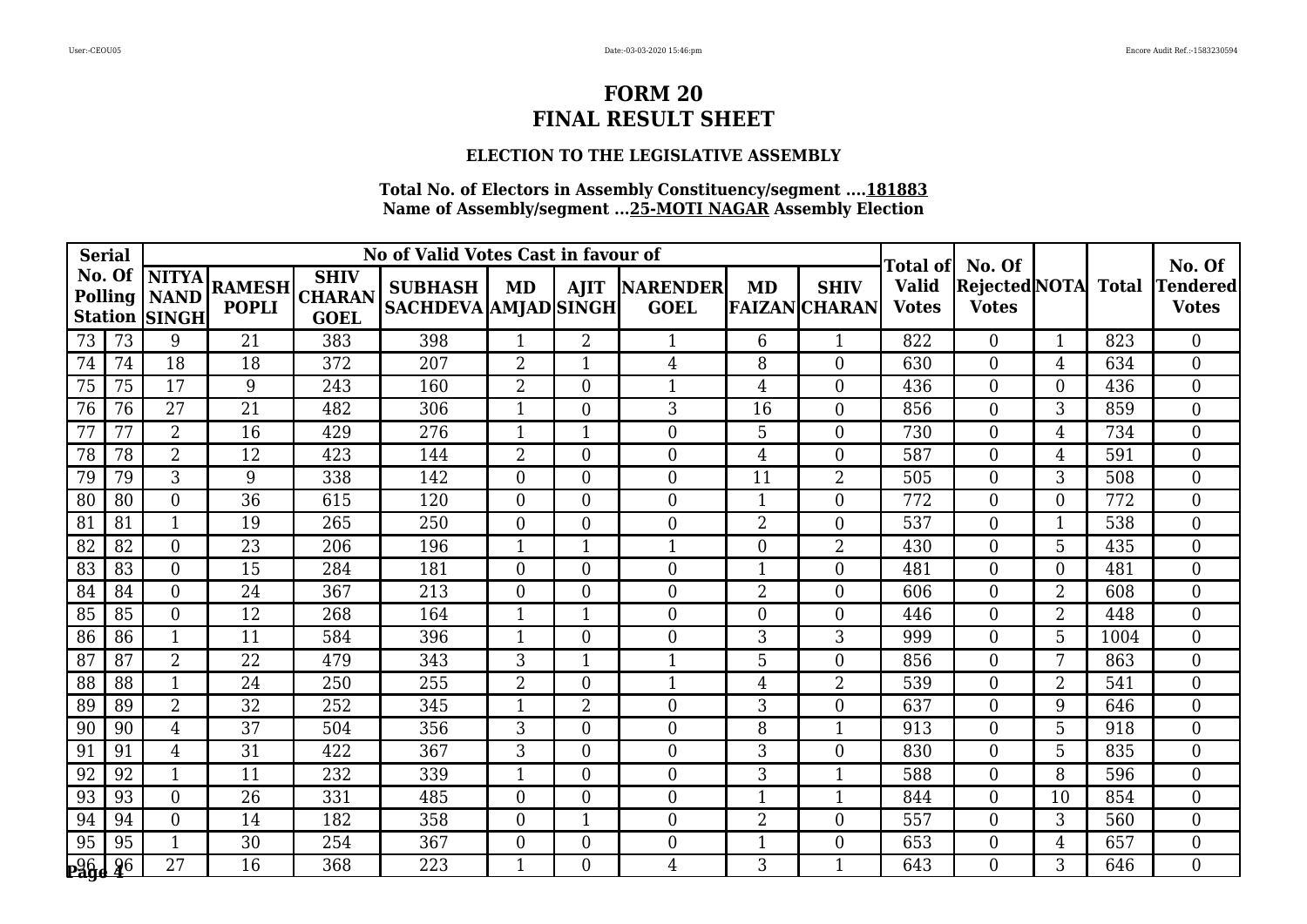### **ELECTION TO THE LEGISLATIVE ASSEMBLY**

| <b>Serial</b> |        |                                                          |                               |                                             | Total of                                      | No. Of                   |                |                                | No. Of           |                                     |                              |                                            |                |     |                                 |
|---------------|--------|----------------------------------------------------------|-------------------------------|---------------------------------------------|-----------------------------------------------|--------------------------|----------------|--------------------------------|------------------|-------------------------------------|------------------------------|--------------------------------------------|----------------|-----|---------------------------------|
|               | No. Of | <b>NITYA</b><br>Polling   NAND  <br><b>Station SINGH</b> | <b>RAMESH</b><br><b>POPLI</b> | <b>SHIV</b><br><b>CHARAN</b><br><b>GOEL</b> | <b>SUBHASH</b><br><b>SACHDEVA AMJAD SINGH</b> | MD                       |                | AJIT  NARENDER <br><b>GOEL</b> | MD               | <b>SHIV</b><br><b>FAIZAN</b> CHARAN | <b>Valid</b><br><b>Votes</b> | <b>Rejected</b> NOTA Total<br><b>Votes</b> |                |     | <b>Tendered</b><br><b>Votes</b> |
| 97            | 97     | 13                                                       | 24                            | 525                                         | 186                                           | 3                        | 3              | 1                              | 7                | 1                                   | 763                          | $\theta$                                   | 4              | 767 | $\overline{0}$                  |
| 98            | 98     | 9                                                        | 5                             | 529                                         | 207                                           | 3                        | $\overline{2}$ | 3                              | 3                | 1                                   | 762                          | $\Omega$                                   | $\overline{2}$ | 764 | $\overline{0}$                  |
| 99            | 99     | 5                                                        | 5                             | 243                                         | 181                                           | -1                       | 3              | $\boldsymbol{0}$               | $\overline{4}$   | 1                                   | 443                          | $\Omega$                                   | $\overline{2}$ | 445 | $\overline{0}$                  |
| 100           | 100    | $\mathbf{1}$                                             | $\overline{21}$               | 373                                         | 172                                           | $\Omega$                 | $\Omega$       | $\overline{2}$                 | 6                | $\Omega$                            | 575                          | $\theta$                                   | 3              | 578 | $\overline{0}$                  |
| 101           | 101    | $\overline{2}$                                           | 15                            | 302                                         | 131                                           | 3                        | $\theta$       | $\overline{4}$                 | 6                | $\overline{0}$                      | 463                          | $\theta$                                   |                | 464 | $\overline{0}$                  |
| 102           | 102    | 3                                                        | 12                            | 331                                         | 153                                           | $\Omega$                 |                | $\boldsymbol{0}$               | 9                | $\overline{4}$                      | 513                          | $\overline{0}$                             | $\overline{0}$ | 513 | $\overline{0}$                  |
| 103           | 103    | $\overline{4}$                                           | 17                            | 484                                         | 130                                           | $\mathbf{1}$             | $\overline{2}$ | $\mathbf{1}$                   | 12               | $\Omega$                            | 651                          | $\theta$                                   | 5              | 656 | $\overline{0}$                  |
| 104           | 104    | 1                                                        | 13                            | 309                                         | 83                                            | 3                        | $\Omega$       | $\overline{2}$                 | 5                | $\Omega$                            | 416                          | $\Omega$                                   | $\Omega$       | 416 | $\overline{0}$                  |
| 105           | 105    | $\overline{0}$                                           | $\overline{25}$               | 287                                         | 348                                           | $\Omega$                 | $\theta$       | $\boldsymbol{0}$               | $\mathbf{1}$     | 1                                   | 662                          | $\overline{0}$                             | 4              | 666 | $\overline{0}$                  |
| 106           | 106    | 1                                                        | 18                            | 250                                         | 351                                           | $\mathbf{1}$             | $\Omega$       | $\overline{0}$                 | $\mathbf{1}$     | $\Omega$                            | 622                          | $\Omega$                                   | 5              | 627 | $\overline{0}$                  |
| 107           | 107    | 3                                                        | 21                            | 380                                         | 441                                           | $\overline{\phantom{0}}$ | $\Omega$       | $\boldsymbol{0}$               | 3                | $\overline{0}$                      | 849                          | $\Omega$                                   | 11             | 860 | $\overline{0}$                  |
| 108           | 108    | $\mathbf{1}$                                             | 34                            | 332                                         | 362                                           | $\overline{2}$           |                | $\boldsymbol{0}$               | $\overline{2}$   | $\theta$                            | 734                          | $\overline{0}$                             | 4              | 738 | $\overline{0}$                  |
| 109           | 109    | $\mathbf{1}$                                             | 25                            | 378                                         | 456                                           | $\mathbf{1}$             | $\Omega$       | $\mathbf{1}$                   | $\mathbf{1}$     | 1                                   | 864                          | $\Omega$                                   | 5              | 869 | $\overline{0}$                  |
| 110           | 110    | $\Omega$                                                 | 18                            | 193                                         | 209                                           | $\overline{0}$           | $\Omega$       | $\boldsymbol{0}$               | $\mathbf{1}$     |                                     | 422                          | $\Omega$                                   | 6              | 428 | $\overline{0}$                  |
| 111           | 111    | $\mathbf{1}$                                             | 28                            | 356                                         | 358                                           | $\theta$                 | $\theta$       | $\mathbf{1}$                   | 3                | $\overline{0}$                      | 747                          | $\theta$                                   | 5              | 752 | $\overline{0}$                  |
| 112           | 112    | $\overline{0}$                                           | 35                            | 368                                         | 286                                           | $\Omega$                 | $\Omega$       | $\boldsymbol{0}$               | 5                | 1                                   | 695                          | $\overline{0}$                             | $\overline{2}$ | 697 | $\overline{0}$                  |
| 113           | 113    | $\Omega$                                                 | 11                            | 404                                         | 201                                           | $\mathbf{1}$             | $\Omega$       | $\boldsymbol{0}$               | $\mathbf{1}$     | $\theta$                            | 618                          | $\theta$                                   | $\overline{2}$ | 620 | $\overline{0}$                  |
| 114           | 114    | $\overline{2}$                                           | $\overline{20}$               | 345                                         | 252                                           | $\overline{4}$           | $\theta$       | $\theta$                       | $\overline{3}$   | $\theta$                            | 626                          | $\theta$                                   | 5              | 631 | $\overline{0}$                  |
| 115           | 115    | $\Omega$                                                 | 11                            | 424                                         | 220                                           | -1                       | $\Omega$       | $\overline{0}$                 | $\overline{2}$   | $\overline{2}$                      | 660                          | $\Omega$                                   | 4              | 664 | $\overline{0}$                  |
| 116           | 116    | $\Omega$                                                 | 24                            | 231                                         | 368                                           | $\mathbf 1$              | $\Omega$       | $\boldsymbol{0}$               | $\mathbf{1}$     | $\theta$                            | 625                          | $\Omega$                                   | 8              | 633 | $\overline{0}$                  |
| 117           | 117    | $\mathbf{1}$                                             | 13                            | 265                                         | 302                                           | $\Omega$                 | $\Omega$       | $\overline{0}$                 | $\mathbf{1}$     | 1                                   | 583                          | $\Omega$                                   | $\overline{2}$ | 585 | $\overline{0}$                  |
| 118           | 118    | $\overline{0}$                                           | 11                            | 183                                         | 377                                           | $\mathbf 1$              |                | $\boldsymbol{0}$               | $\boldsymbol{0}$ |                                     | 574                          | $\Omega$                                   | 3              | 577 | $\overline{0}$                  |
| 119           | 119    | $\mathbf{1}$                                             | 17                            | 327                                         | 460                                           | $\overline{0}$           |                | $\mathbf{1}$                   | $\overline{2}$   | $\overline{2}$                      | 811                          | $\overline{0}$                             | 4              | 815 | $\overline{0}$                  |
| 120 120       |        | $\Omega$                                                 | 9                             | 215                                         | 325                                           | $\Omega$                 | $\Omega$       | $\mathbf{1}$                   | $\Omega$         | $\overline{2}$                      | 552                          | $\Omega$                                   | 4              | 556 | $\Omega$                        |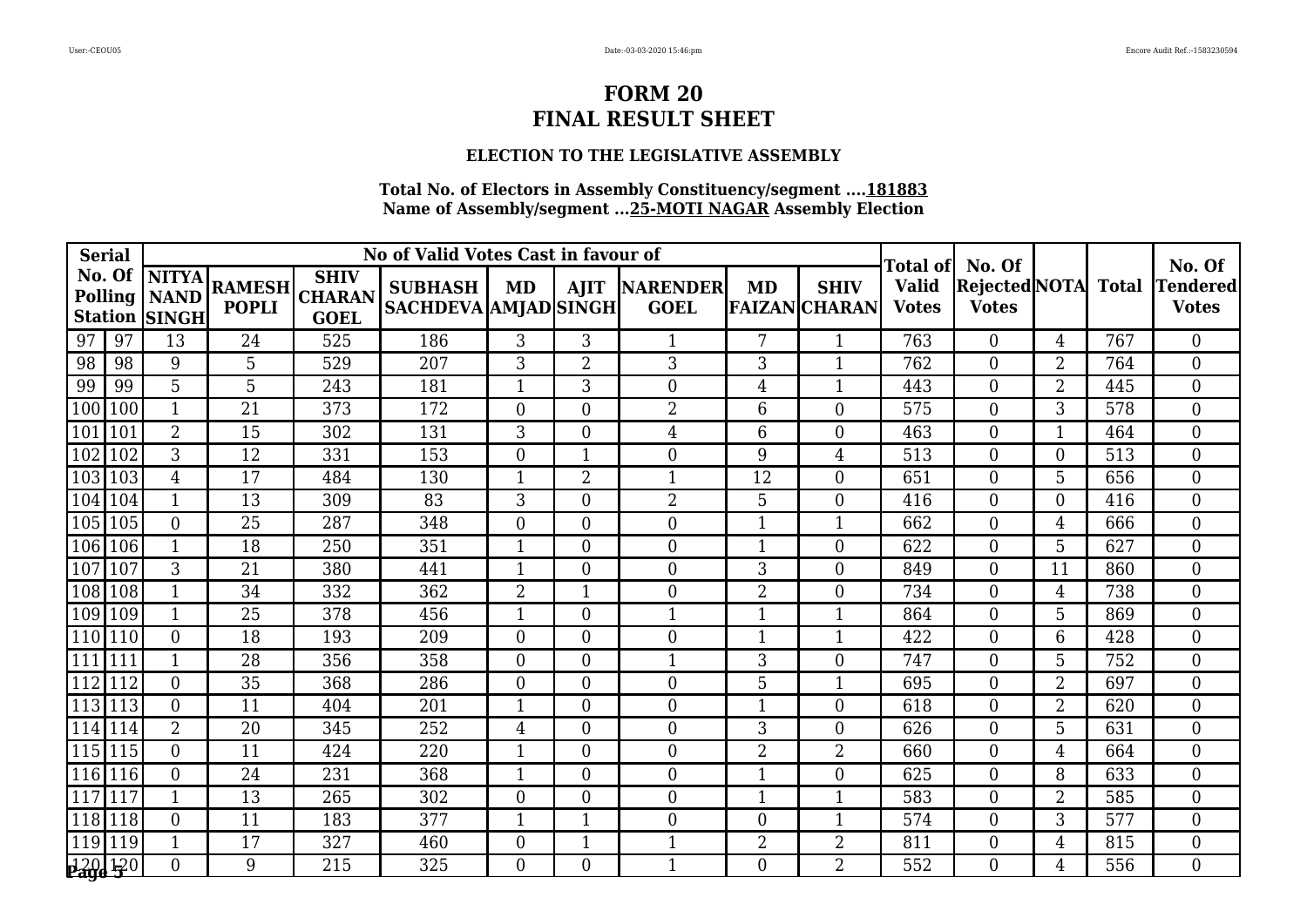### **ELECTION TO THE LEGISLATIVE ASSEMBLY**

| <b>Serial</b>                   |     |                                                          |                               |                                             | No of Valid Votes Cast in favour of           |                | Total of       | No. Of                              |                  |                                     | No. Of                       |                               |                |              |                          |
|---------------------------------|-----|----------------------------------------------------------|-------------------------------|---------------------------------------------|-----------------------------------------------|----------------|----------------|-------------------------------------|------------------|-------------------------------------|------------------------------|-------------------------------|----------------|--------------|--------------------------|
|                                 |     | No. Of  NITYA <br>Polling   NAND<br><b>Station SINGH</b> | <b>RAMESH</b><br><b>POPLI</b> | <b>SHIV</b><br><b>CHARAN</b><br><b>GOEL</b> | <b>SUBHASH</b><br><b>SACHDEVA AMJAD SINGH</b> | MD             |                | <b>AJIT NARENDER</b><br><b>GOEL</b> | MD               | <b>SHIV</b><br><b>FAIZAN CHARAN</b> | <b>Valid</b><br><b>Votes</b> | Rejected NOTA<br><b>Votes</b> |                | <b>Total</b> | Tendered<br><b>Votes</b> |
| 121                             | 121 | $\Omega$                                                 | $\overline{4}$                | 395                                         | 193                                           | 1              | $\mathbf 1$    | $\overline{0}$                      | 8                | $\Omega$                            | 602                          | $\Omega$                      | $\Omega$       | 602          | $\overline{0}$           |
| 122                             | 122 | $\overline{0}$                                           | 20                            | 365                                         | 390                                           | $\overline{0}$ | $\overline{0}$ | $\mathbf{1}$                        | $\overline{0}$   | $\overline{2}$                      | 778                          | $\theta$                      | 5              | 783          | $\overline{0}$           |
| 123                             | 123 | $\Omega$                                                 | 19                            | 404                                         | 455                                           | $\Omega$       | $\mathbf 1$    | $\mathbf{1}$                        | 3                | $\overline{2}$                      | 885                          | $\Omega$                      | 5              | 890          | $\overline{0}$           |
| 124                             | 124 | $\Omega$                                                 | 7                             | 460                                         | $\overline{513}$                              | $\Omega$       | $\overline{0}$ | $\boldsymbol{0}$                    | $\overline{2}$   | 4                                   | 986                          | $\Omega$                      | $\overline{4}$ | 990          | $\overline{0}$           |
| 125                             | 125 | $\overline{0}$                                           | 24                            | 487                                         | 412                                           | $\mathbf{1}$   |                | $\boldsymbol{0}$                    | $\mathbf{1}$     | 0                                   | 926                          | $\theta$                      | 9              | 935          | $\overline{0}$           |
| 126                             | 126 | $\mathbf{1}$                                             | 30                            | 443                                         | 222                                           | $\mathbf{1}$   | 3              | 3                                   | $\overline{2}$   | 3                                   | 708                          | $\Omega$                      | 8              | 716          | $\overline{0}$           |
| 127                             | 127 | $\mathbf{1}$                                             | 21                            | 452                                         | 342                                           | $\Omega$       | $\Omega$       | $\overline{0}$                      | 3                | 1                                   | 820                          | $\Omega$                      | $\overline{2}$ | 822          | $\theta$                 |
| 128                             | 128 | $\theta$                                                 | 23                            | 513                                         | 345                                           | $\overline{0}$ | $\overline{0}$ | $\boldsymbol{0}$                    | 3                | 1                                   | 885                          | $\Omega$                      | $\overline{2}$ | 887          | $\overline{0}$           |
| 129                             | 129 | $\overline{0}$                                           | 19                            | 381                                         | 262                                           | $\overline{0}$ | $\overline{0}$ | $\mathbf{1}$                        | $\overline{2}$   | $\overline{0}$                      | 665                          | $\Omega$                      | $\mathbf{1}$   | 666          | $\overline{0}$           |
| 130                             | 130 | 6                                                        | $\overline{12}$               | 341                                         | 224                                           | $\overline{4}$ | $\overline{2}$ | $\overline{2}$                      | 6                | 1                                   | 598                          | $\Omega$                      | 3              | 601          | $\overline{0}$           |
| 131                             | 131 | 5                                                        | 18                            | 284                                         | 307                                           | -1             |                | $\boldsymbol{0}$                    | 4                | 0                                   | 620                          | $\Omega$                      | $\overline{2}$ | 622          | $\overline{0}$           |
| 132                             | 132 | 8                                                        | 19                            | 342                                         | 203                                           | $\mathbf 1$    |                | $\overline{4}$                      | 4                | 3                                   | 585                          | $\Omega$                      | $\mathbf{1}$   | 586          | $\boldsymbol{0}$         |
| 133                             | 133 | 16                                                       | $\overline{26}$               | 409                                         | 238                                           | $\overline{2}$ | $\mathbf{1}$   | $\boldsymbol{0}$                    | $\overline{2}$   | $\overline{0}$                      | 694                          | $\Omega$                      | $\overline{2}$ | 696          | $\overline{0}$           |
| 134                             | 134 | 9                                                        | 22                            | 241                                         | 271                                           | $\overline{0}$ |                | $\boldsymbol{0}$                    | $\overline{2}$   | 0                                   | 546                          | $\theta$                      |                | 547          | $\Omega$                 |
| 135                             | 135 | 15                                                       | 35                            | 465                                         | 235                                           | $\overline{2}$ |                | $\mathbf{1}$                        | 5                | 1                                   | 760                          | $\Omega$                      | 3              | 763          | $\boldsymbol{0}$         |
| 136                             | 136 | 24                                                       | 15                            | 439                                         | 210                                           | $\overline{2}$ | $\overline{2}$ | $\mathbf{1}$                        | 6                | $\overline{2}$                      | 701                          | $\Omega$                      | $\overline{2}$ | 703          | $\overline{0}$           |
| 137                             | 137 | $\Omega$                                                 | 12                            | 501                                         | 253                                           | 3              | $\overline{0}$ | $\mathbf{1}$                        | $\boldsymbol{0}$ | $\overline{0}$                      | 770                          | $\theta$                      | $\overline{2}$ | 772          | $\Omega$                 |
| 138                             | 138 | $\mathbf 1$                                              | 14                            | 314                                         | 229                                           | $\overline{0}$ |                | $\mathbf{1}$                        | $\overline{2}$   | 0                                   | 562                          | $\Omega$                      | $\overline{2}$ | 564          | $\boldsymbol{0}$         |
| 139                             | 139 | $\Omega$                                                 | 21                            | 287                                         | 189                                           | $\overline{0}$ | $\overline{0}$ | $\boldsymbol{0}$                    | 7                | 1                                   | 505                          | $\Omega$                      | 3              | 508          | $\overline{0}$           |
| 140                             | 140 |                                                          | 29                            | 316                                         | 272                                           | $\overline{2}$ | $\overline{0}$ | $\overline{2}$                      | 3                | 1                                   | 626                          | $\Omega$                      | 3              | 629          | $\Omega$                 |
| 141                             | 141 | $\overline{\mathbf{1}}$                                  | 14                            | 297                                         | 259                                           |                |                | $\boldsymbol{0}$                    | $\mathbf{1}$     |                                     | 575                          | $\Omega$                      | 3              | 578          | $\overline{0}$           |
| 142                             | 142 | $\mathbf{1}$                                             | 18                            | 332                                         | 311                                           | $\mathbf{1}$   | $\overline{0}$ | $\boldsymbol{0}$                    | $\mathbf{1}$     | $\overline{0}$                      | 664                          | $\Omega$                      | $\overline{4}$ | 668          | $\overline{0}$           |
| 143                             | 143 | 4                                                        | 11                            | 356                                         | 328                                           | -1             |                | $\overline{0}$                      | 3                | 0                                   | 704                          | $\Omega$                      | 10             | 714          | $\Omega$                 |
| <b>144 144</b><br><b>Page 6</b> |     | $\Omega$                                                 | 29                            | 499                                         | 413                                           | 3              |                | 1                                   | 4                | $\overline{2}$                      | 952                          | $\Omega$                      | 4              | 956          | $\overline{0}$           |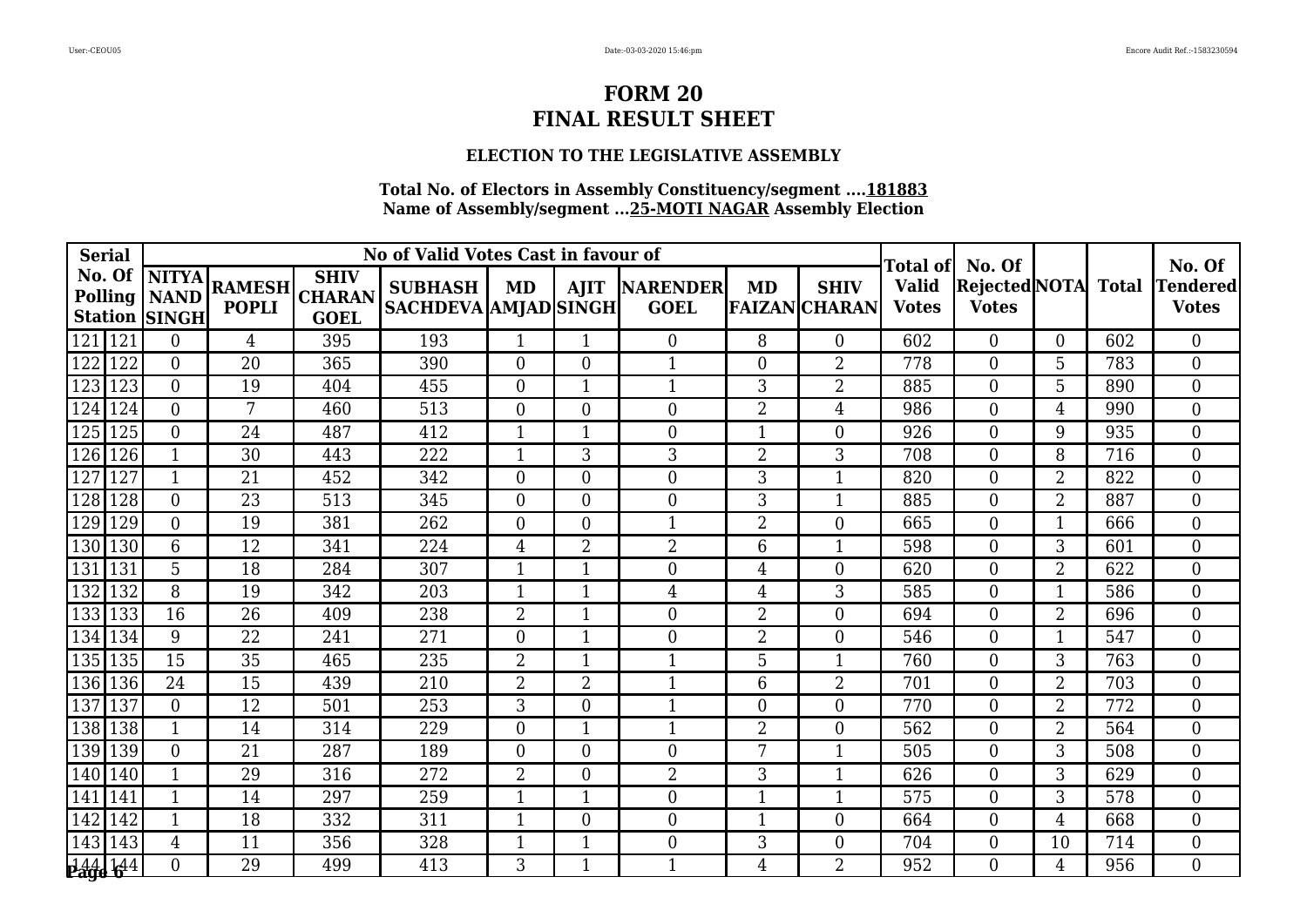## **ELECTION TO THE LEGISLATIVE ASSEMBLY**

| <b>Serial</b> |     |                                                          |                               |                                             | No of Valid Votes Cast in favour of           |                | Total of       | No. Of                         |                |                                     | No. Of                       |                                      |                 |              |                                 |
|---------------|-----|----------------------------------------------------------|-------------------------------|---------------------------------------------|-----------------------------------------------|----------------|----------------|--------------------------------|----------------|-------------------------------------|------------------------------|--------------------------------------|-----------------|--------------|---------------------------------|
| No. Of        |     | <b>NITYA</b><br>Polling   NAND  <br><b>Station SINGH</b> | <b>RAMESH</b><br><b>POPLI</b> | <b>SHIV</b><br><b>CHARAN</b><br><b>GOEL</b> | <b>SUBHASH</b><br><b>SACHDEVA AMJAD SINGH</b> | MD             | <b>AJIT</b>    | <b>NARENDER</b><br><b>GOEL</b> | <b>MD</b>      | <b>SHIV</b><br><b>FAIZAN CHARAN</b> | <b>Valid</b><br><b>Votes</b> | <b>Rejected NOTA</b><br><b>Votes</b> |                 | <b>Total</b> | <b>Tendered</b><br><b>Votes</b> |
| 145   145     |     | $\mathbf 1$                                              | 28                            | 536                                         | 303                                           | 2              |                | 1                              | 5              | 4                                   | 881                          | $\overline{0}$                       | 8               | 889          | $\overline{0}$                  |
| 146           | 146 | 5                                                        | 10                            | 359                                         | 144                                           | 1              | 1              | $\overline{2}$                 | 4              | 2                                   | 528                          | $\theta$                             | 4               | 532          | $\overline{0}$                  |
| 147           | 147 | 6                                                        | 13                            | 495                                         | 203                                           | -1             |                | $\boldsymbol{0}$               | 9              | 2                                   | 730                          | $\Omega$                             | $7\overline{ }$ | 737          | $\overline{0}$                  |
| 148           | 148 | $\mathbf{1}$                                             | 1                             | 246                                         | 107                                           | $\overline{2}$ | $\overline{0}$ | $\boldsymbol{0}$               | $\mathbf{1}$   |                                     | 359                          | $\theta$                             | $\overline{2}$  | 361          | $\overline{0}$                  |
| 149           | 149 | $\overline{2}$                                           | $\overline{4}$                | 310                                         | 174                                           | $\overline{0}$ | $\overline{0}$ | $\boldsymbol{0}$               | $\overline{2}$ | 1                                   | 493                          | $\Omega$                             | 1               | 494          | $\Omega$                        |
| 150           | 150 | 14                                                       | 6                             | 404                                         | 214                                           | -1             | 0              | $\overline{2}$                 | 3              | 1                                   | 645                          | $\Omega$                             |                 | 646          | $\overline{0}$                  |
| 151           | 151 | $5\overline{)}$                                          | 14                            | 365                                         | 315                                           | 3              | 3              | $\boldsymbol{0}$               | 9              | 3                                   | 717                          | $\Omega$                             | 3               | 720          | $\overline{0}$                  |
| 152           | 152 | 3                                                        | 11                            | 242                                         | 145                                           | 1              |                | $\mathbf{1}$                   | $\mathbf{1}$   | 1                                   | 406                          | $\Omega$                             | 1               | 407          | $\overline{0}$                  |
| 153           | 153 | 16                                                       | 21                            | 379                                         | 257                                           | -1             | $\overline{2}$ | $\overline{2}$                 | 10             | 1                                   | 689                          | $\Omega$                             | 1               | 690          | $\Omega$                        |
| 154           | 154 | $\mathbf{1}$                                             | 9                             | 310                                         | $\overline{83}$                               | $\Omega$       | $\overline{0}$ | $\overline{2}$                 | 5              | $\overline{0}$                      | 410                          | $\Omega$                             | 0               | 410          | $\theta$                        |
| 155           | 155 | 3                                                        | 9                             | 349                                         | 125                                           | 3              |                | $\boldsymbol{0}$               | 9              | 0                                   | 499                          | $\Omega$                             | $\Omega$        | 499          | $\overline{0}$                  |
| 156           | 156 | 9                                                        | 19                            | 458                                         | 194                                           | $\overline{2}$ | 0              | 3                              | 8              | 2                                   | 695                          | $\Omega$                             | 3               | 698          | $\overline{0}$                  |
| 157           | 157 | $\overline{2}$                                           | 10                            | 265                                         | $\overline{51}$                               | $\mathbf 1$    |                | $\overline{0}$                 | 5              | 1                                   | 336                          | $\Omega$                             | $\overline{2}$  | 338          | $\theta$                        |
| 158           | 158 | 34                                                       | 23                            | 343                                         | 166                                           | $\theta$       | 2              | 4                              | 6              | 0                                   | 578                          | $\Omega$                             | $\overline{2}$  | 580          | $\theta$                        |
| 159           | 159 | 40                                                       | 13                            | 312                                         | 165                                           | $\theta$       | $\mathbf 1$    | $\overline{2}$                 | $\overline{2}$ | 2                                   | 537                          | $\Omega$                             | 1               | 538          | $\overline{0}$                  |
| 160           | 160 | 6                                                        | 21                            | 588                                         | 102                                           | 3              | $\overline{0}$ | $\boldsymbol{0}$               | 7              | $\overline{0}$                      | 727                          | $\Omega$                             | $\Omega$        | 727          | $\overline{0}$                  |
| 161           | 161 | 3                                                        | 15                            | 529                                         | 34                                            | $\Omega$       | $\overline{0}$ | $\boldsymbol{0}$               | 5              |                                     | 587                          | $\Omega$                             | $\overline{2}$  | 589          | $\overline{0}$                  |
| 162           | 162 | 9                                                        | 10                            | 241                                         | 294                                           | 3              |                | $\overline{2}$                 | $\overline{3}$ |                                     | 564                          | $\Omega$                             | 4               | 568          | $\overline{0}$                  |
| 163           | 163 | $\Omega$                                                 | 38                            | 498                                         | 632                                           | $\overline{2}$ | $\Omega$       | $\mathbf{1}$                   | $\overline{0}$ | $\overline{0}$                      | 1171                         | $\Omega$                             | 13              | 1184         | $\Omega$                        |
| 164           | 164 | 8                                                        | 22                            | 357                                         | 340                                           | 4              | 3              | 3                              | 6              | 1                                   | 744                          | $\Omega$                             | 3               | 747          | $\overline{0}$                  |
| 165           | 165 | 6                                                        | 8                             | 308                                         | 317                                           | $\overline{2}$ |                | $\boldsymbol{0}$               | 3              | $\overline{0}$                      | 645                          | $\theta$                             |                 | 646          | $\boldsymbol{0}$                |
| 166           | 166 | 3                                                        | 7                             | 139                                         | 130                                           | -1             | $\mathbf 1$    | $\mathbf{1}$                   | $\mathbf{1}$   | $\overline{0}$                      | 283                          | $\Omega$                             | $\overline{2}$  | 285          | $\overline{0}$                  |
| 167           | 167 | $\overline{2}$                                           | 41                            | 508                                         | 53                                            | 3              | $\overline{2}$ | $\mathbf{1}$                   | 50             | 3                                   | 663                          | $\Omega$                             | 4               | 667          | $\theta$                        |
| 168/168       |     |                                                          | 11                            | 225                                         | 52                                            | 4              | 0              | 1                              | 8              | 0                                   | 302                          | $\Omega$                             |                 | 303          | $\theta$                        |